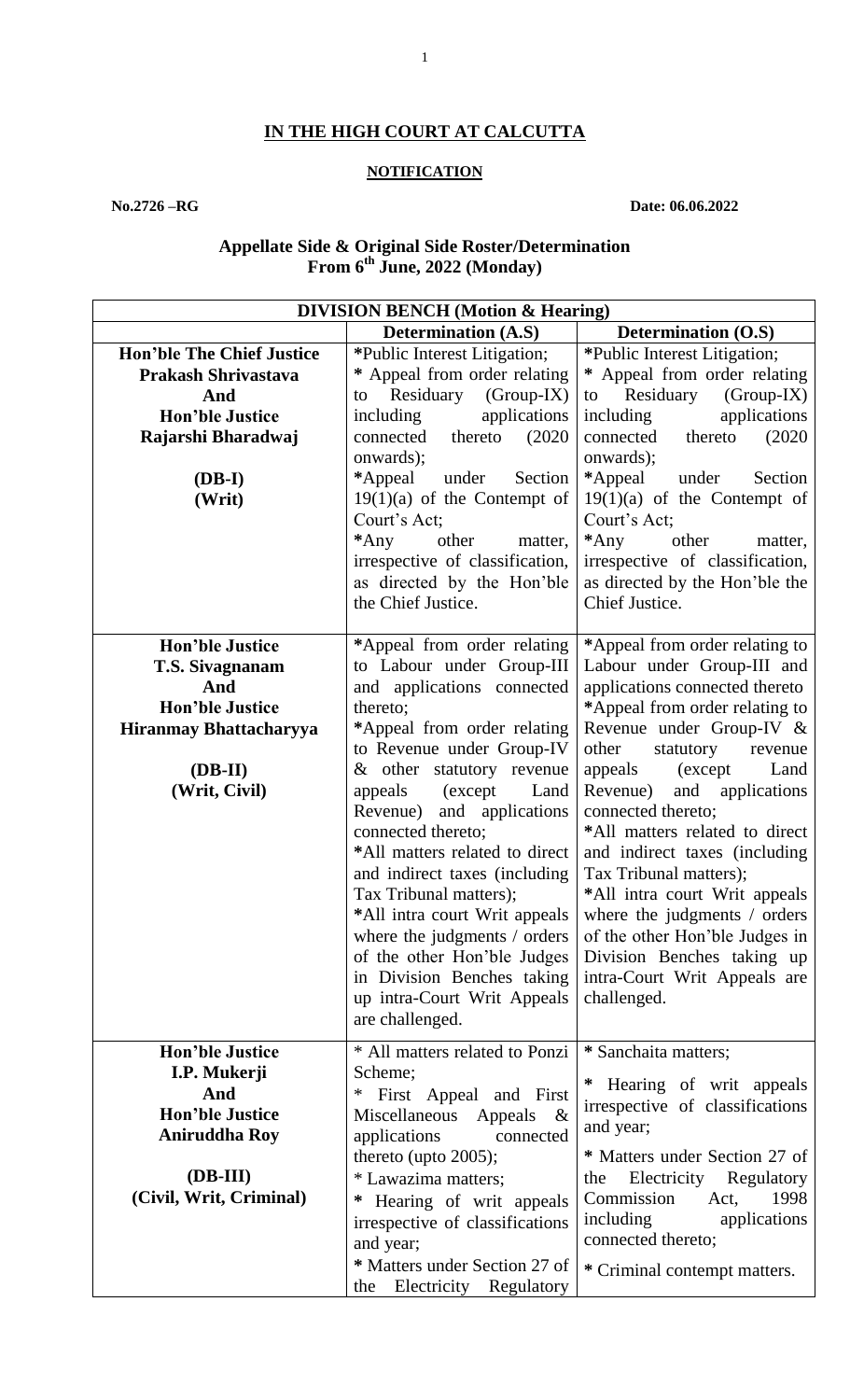| <b>Hon'ble Justice</b><br><b>Harish Tandon</b><br>And<br><b>Hon'ble Justice</b><br><b>Shampa Dutt (Paul)</b><br>$(DB-IV)$<br>(Civil, Writ)   | Commission<br>1998<br>Act,<br>including<br>applications<br>connected thereto;<br>* Criminal contempt matters.<br>* Appeal under Arbitration<br>Act, 1940 and Arbitration<br>and Conciliation Act, 1996<br>including<br>applications<br>connected thereto;<br>*Reference/appeal relating to<br>Chartered Accountants Act,<br>1949<br>and<br>Company<br>Secretaries Act, 1980;<br>∗<br>Admission of Appeals<br>under Order XLI Rule 11 of                                                                                                                                                                       | * Appeal under Arbitration<br>Act, 1940 and Arbitration and<br>Conciliation<br>1996<br>Act,<br>including<br>applications<br>connected thereto;<br>* Appeal from Decree and all<br>applications<br>connected<br>thereto;<br>*Civil appeals from orders<br>arising out of Interlocutory<br>matters relating to Trade                                                                                                                                                                                                                                                                                          |
|----------------------------------------------------------------------------------------------------------------------------------------------|---------------------------------------------------------------------------------------------------------------------------------------------------------------------------------------------------------------------------------------------------------------------------------------------------------------------------------------------------------------------------------------------------------------------------------------------------------------------------------------------------------------------------------------------------------------------------------------------------------------|-------------------------------------------------------------------------------------------------------------------------------------------------------------------------------------------------------------------------------------------------------------------------------------------------------------------------------------------------------------------------------------------------------------------------------------------------------------------------------------------------------------------------------------------------------------------------------------------------------------|
|                                                                                                                                              | the Code of Civil Procedure,<br>1908 including applications<br>thereto<br>connected<br>(upto<br>$2016$ ;<br>∗<br><b>Matters</b><br>relating<br>to<br>Tribunals<br>under<br>Articles<br>323B<br>of the<br>323A and<br>Constitution<br>India<br>of<br>including<br>applications<br>connected thereto (excluding<br>tax matters);<br>* Lawazima Matters.                                                                                                                                                                                                                                                         | Mark, Patent & Design Act,<br>Company, Arbitration, Suits,<br>Admiralty and also Appeals<br>from orders arising out of<br>Originating summons, other<br>suits and also Civil Appeals<br>from orders which have not<br>been assigned to any other<br>Bench<br>$\&$<br>applications<br>connected thereto;<br>*Reference/appeal relating to<br>Chartered Accountants Act,<br>1949<br>and<br>Company<br>Secretaries Act, 1980;<br>* Matters relating to Tribunals<br>under Articles 323A and 323B<br>of the Constitution of India<br>including<br>applications<br>connected thereto (excluding<br>tax matters). |
| <b>Hon'ble Justice</b><br><b>Soumen Sen</b><br>And<br><b>Hon'ble Justice</b><br><b>Siddhartha Roy Chowdhury</b><br>$(DB-V)$<br>(Civil, Writ) | ∗<br>Admission of Appeals<br>under Order XLI Rule 11 of<br>the Code of Civil Procedure,<br>1908 including applications<br>connected<br>thereto<br>(2017)<br>onwards);<br>First Appeal and First<br>$\ast$<br>Miscellaneous<br>Appeals<br>$\&$<br>applications<br>connected<br>thereto (From 2006 to 2015);<br>Matrimonial & Family<br>∗<br>Court Appeals & matters<br>Guardianship<br>relating to<br>including<br>applications<br>connected thereto;<br>Admission of Appeals<br>∗<br>under Section 30 of the<br>Employees' Compensation<br>Act, 1923;<br>* Appeal from order relating<br>Transport<br>&<br>to | * Appeal from order relating<br>Transport<br>$\&$<br>to<br>Telecommunication<br>(Group-<br>VII) including applications<br>connected thereto;<br>* Appeal from order relating<br>to Regulation of Industries $\&$<br>Essential<br>Commodities<br>$\&$<br>various<br>Central<br>Orders<br>(Group-VIII)<br>including<br>applications<br>connected<br>thereto.                                                                                                                                                                                                                                                  |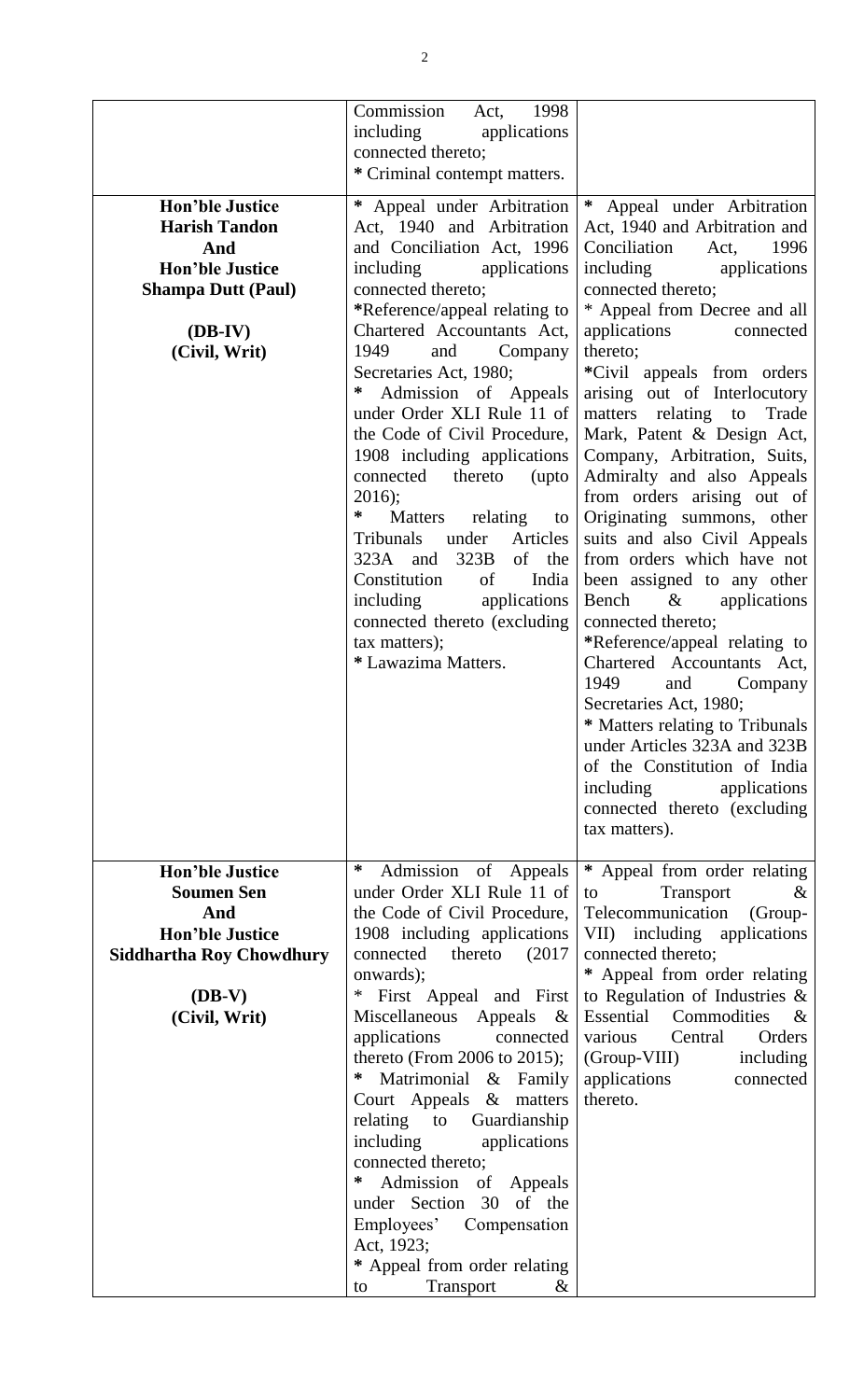|                                                                                                                             | Telecommunication (Group-<br>VII) including applications<br>connected thereto;                                                                                                                                                                                                                                                                             |                                                                                                                                                                                         |
|-----------------------------------------------------------------------------------------------------------------------------|------------------------------------------------------------------------------------------------------------------------------------------------------------------------------------------------------------------------------------------------------------------------------------------------------------------------------------------------------------|-----------------------------------------------------------------------------------------------------------------------------------------------------------------------------------------|
|                                                                                                                             | * Appeal from order relating<br>to Regulation of Industries $\&$<br>Essential Commodities<br>$\alpha$<br>various<br>Central<br>Orders<br>(Group-VIII)<br>including<br>applications<br>connected<br>thereto.<br>* Lawazima matters.                                                                                                                         |                                                                                                                                                                                         |
| <b>Hon'ble Justice</b><br>Joymalya Bagchi<br>And<br><b>Hon'ble Justice</b><br>Ananya Bandyopadhyay<br>(DB-VI)<br>(Criminal) | *Admission and Hearing of<br>Criminal Appeal including<br>applications for suspension<br>of<br>sentence<br>in pending<br>and<br>other<br>appeals<br>applications<br>connected<br>thereto (upto $2019$ );<br>∗<br>Hearing<br>of<br>Death<br>Reference cases (upto 2019);                                                                                    |                                                                                                                                                                                         |
|                                                                                                                             | *Anticipatory Bail<br>under<br>Section 438 of the Code of<br>Criminal Procedure including<br>modification / cancellation,<br>relaxation of conditions of<br>bail (upto 2020);<br>*Bail under Section 439 of<br>Criminal<br>the<br>Code<br>of<br>Procedure<br>including<br>modification / cancellation,<br>relaxation of conditions of<br>bail (upto 2020). |                                                                                                                                                                                         |
| <b>Hon'ble Justice</b><br>Subrata Talukdar<br>And<br><b>Hon'ble Justice</b><br><b>Ananda Kumar Mukherjee</b><br>(DB-VII)    | * Appeal from order relating<br>to Education under Group-II<br>and applications connected<br>thereto;<br>* Appeal from order relating<br>Service<br>$(Group-VI)$<br>to<br>applications<br>including                                                                                                                                                        | * Appeal from order relating<br>to Education under Group-II<br>and applications<br>connected<br>thereto;<br>* Appeal from order relating<br>(Group-VI)<br>Service<br>to                 |
| (Writ)                                                                                                                      | connected thereto.                                                                                                                                                                                                                                                                                                                                         | including<br>applications<br>connected thereto.                                                                                                                                         |
| <b>Hon'ble Justice</b><br><b>Tapabrata Chakraborty</b><br>And<br><b>Hon'ble Justice</b><br><b>Rai Chattopadhyay</b>         | ∗<br>First Appeal<br>and First<br>Miscellaneous<br>Appeal<br>$\&$<br>applications<br>connected<br>thereto $(2016$ onwards);<br>* Lawazima matters;                                                                                                                                                                                                         | * Appeal from order relating<br>Residuary<br>(Group-IX)<br>to<br>applications<br>including<br>connected thereto (upto 2019);<br>* Habeas Corpus petition &<br>applications<br>connected |
| (DB-VIII)<br>(Civil, Writ)                                                                                                  | * Appeal from order relating<br>Residuary<br>(Group-IX)<br>to<br>applications<br>including<br>connected<br>thereto<br>(upto<br>$2019$ ;<br>* Habeas Corpus petition &                                                                                                                                                                                      | thereto.                                                                                                                                                                                |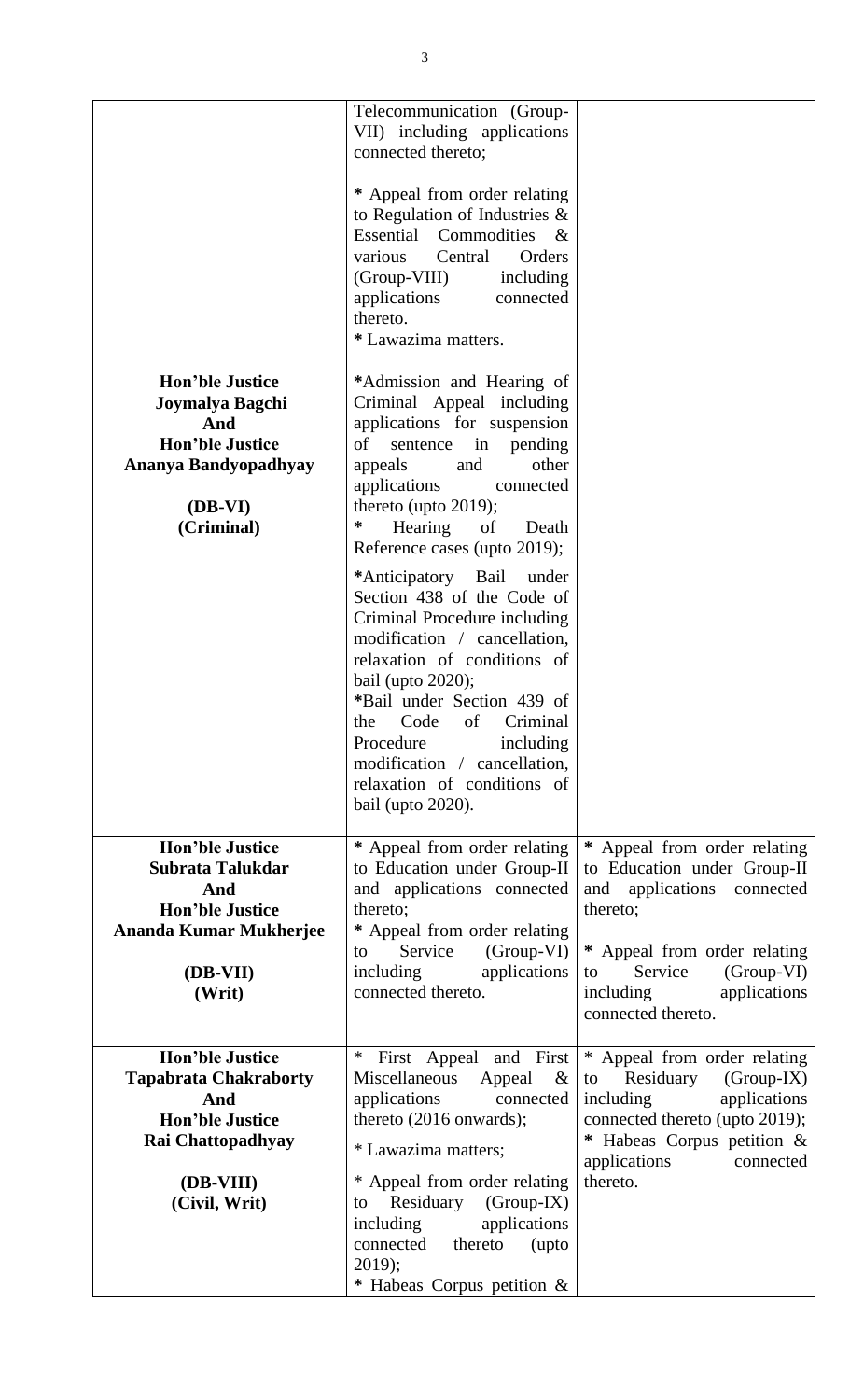|                                                                                                                                       | applications<br>connected<br>thereto.                                                                                                                                                                                                                                                                                                                                                                                                                                                                                                                                                                                                                                          |                                                                                                                                                                                                                                                                                                                                                                                                                                                                                                                                    |
|---------------------------------------------------------------------------------------------------------------------------------------|--------------------------------------------------------------------------------------------------------------------------------------------------------------------------------------------------------------------------------------------------------------------------------------------------------------------------------------------------------------------------------------------------------------------------------------------------------------------------------------------------------------------------------------------------------------------------------------------------------------------------------------------------------------------------------|------------------------------------------------------------------------------------------------------------------------------------------------------------------------------------------------------------------------------------------------------------------------------------------------------------------------------------------------------------------------------------------------------------------------------------------------------------------------------------------------------------------------------------|
| <b>Hon'ble Justice</b><br><b>Arijit Banerjee</b><br>And<br><b>Hon'ble Justice</b><br><b>Subhendu Samanta</b><br>$(DB-IX)$<br>(Writ)   | * Appeal from order relating<br>to Land (Group-I) including<br>applications<br>connected<br>thereto;<br>* Appeal from order relating<br>Municipalities,<br>$Co-$<br>to<br>operatives & Panchayats<br>under Group-V<br>including<br>applications<br>connected<br>thereto;<br>* Review petitions, contempt<br>applications<br>(including)<br>applications<br>connected<br>thereto)<br>of<br>Division<br>the<br>Bench, Hon'ble<br>Judges<br>whereof are not available due<br>death, retirement<br>to<br><b>or</b><br>transfer/elevation.                                                                                                                                          | * Appeal from order relating<br>to Land (Group-I) including<br>applications<br>connected<br>thereto;<br>*Appeal from order relating to<br>Municipalities, Co-operatives<br>& Panchayats under Group-V<br>including<br>applications<br>connected thereto;<br>* Review petitions, contempt<br>applications<br><i>(including)</i><br>applications<br>connected<br>thereto)<br>of<br>Division<br>the<br>Bench,<br>Hon'ble<br>Judges<br>whereof are not available due<br>death,<br>retirement<br>to<br><b>or</b><br>transfer/elevation. |
| <b>Hon'ble Justice</b><br><b>Debangsu Basak</b><br>And<br><b>Hon'ble Justice</b><br><b>Bibhas Ranjan De</b><br>$(DB-X)$<br>(Criminal) | *Anticipatory Bail<br>under<br>Section 438 of the Code of<br>Criminal Procedure, 1973<br>modification<br>including<br>cancellation, relaxation<br><sub>of</sub><br>conditions of bail (2021)<br>onwards);<br>* Bail under Section 439 of<br>Code<br>of<br>Criminal<br>the<br>Procedure)<br>including<br>modification / cancellation,<br>relaxation of conditions of<br>bail (2021 onwards);<br>* Admission and Hearing of<br>Criminal Appeal including<br>applications for suspension<br>of<br>sentence in pending<br>other<br>appeals<br>and<br>applications<br>connected<br>thereto (2020 onwards);<br>∗<br>Hearing of<br>Death<br>Reference<br>(2020)<br>cases<br>onwards); |                                                                                                                                                                                                                                                                                                                                                                                                                                                                                                                                    |
| <b>Hon'ble The Chief Justice</b><br><b>Prakash Shrivastava</b>                                                                        | <b>Single Bench</b><br>* Matters related to Section 11<br>the<br>Arbitration<br>of<br>and                                                                                                                                                                                                                                                                                                                                                                                                                                                                                                                                                                                      | * Matters related to Section 11<br>the<br>Arbitration<br>of<br>and                                                                                                                                                                                                                                                                                                                                                                                                                                                                 |
| $(SB-I)$<br>(Civil)                                                                                                                   | Conciliation Act, 1996 and<br>applications connected thereto<br>(from 2022).                                                                                                                                                                                                                                                                                                                                                                                                                                                                                                                                                                                                   | Conciliation Act, 1996 and<br>applications connected thereto<br>(from 2022).                                                                                                                                                                                                                                                                                                                                                                                                                                                       |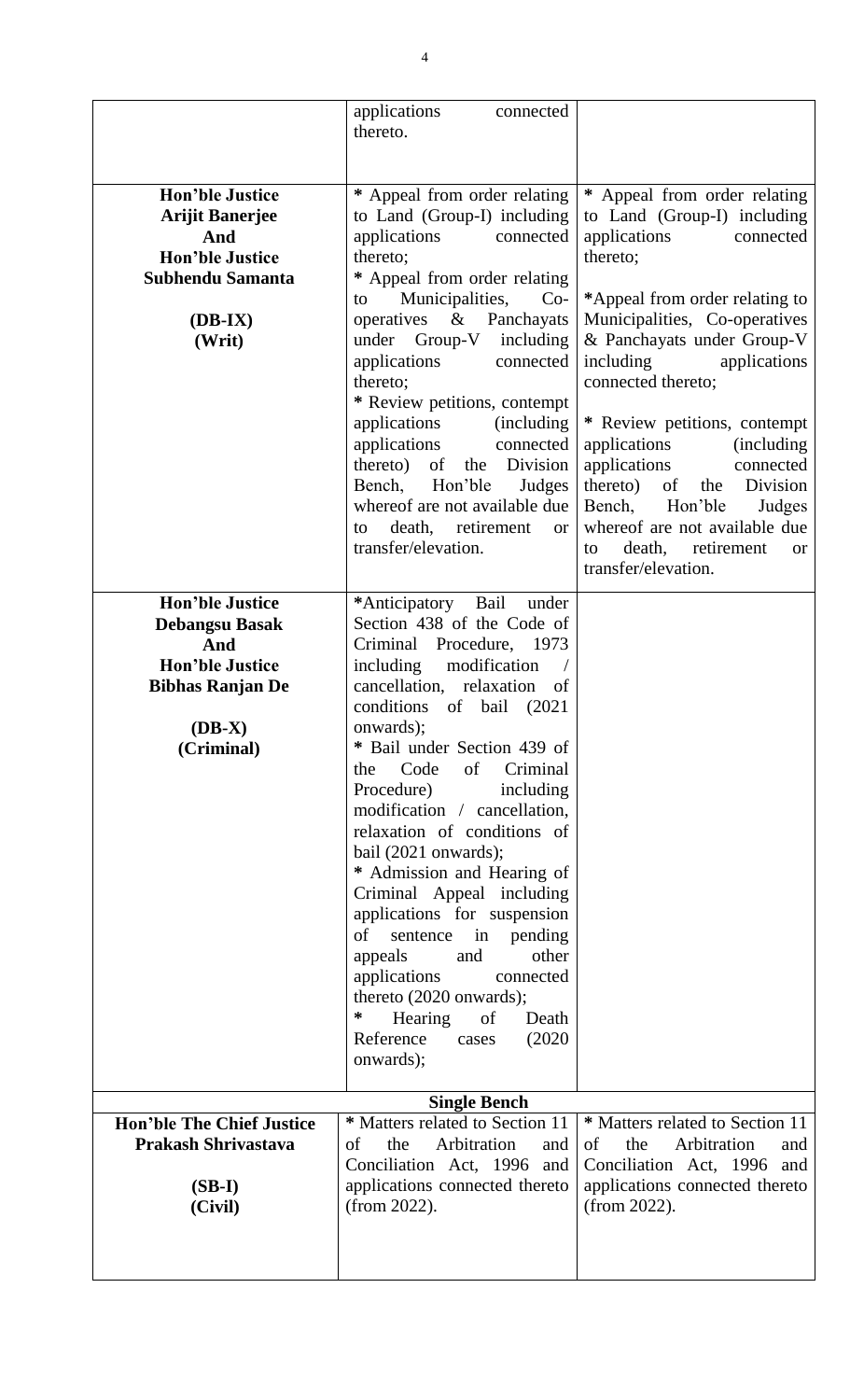| <b>Hon'ble Justice</b><br>T.S. Sivagnanam<br>(Writ)                       | * Writ matters irrespective of<br>classification<br>upto<br>2011<br>including applications<br>connected thereto.                                                                                                                                                                                                                                                                                | * Writ matters irrespective of<br>classification<br>upto<br>2011<br>including applications<br>connected thereto.                                                                                                                                                                                                                                                                                |
|---------------------------------------------------------------------------|-------------------------------------------------------------------------------------------------------------------------------------------------------------------------------------------------------------------------------------------------------------------------------------------------------------------------------------------------------------------------------------------------|-------------------------------------------------------------------------------------------------------------------------------------------------------------------------------------------------------------------------------------------------------------------------------------------------------------------------------------------------------------------------------------------------|
| Hon'ble Justice I.P. Mukerji<br>(Writ)                                    | * Writ matters irrespective<br>classification<br>2010<br>upto<br>including applications<br>connected thereto.                                                                                                                                                                                                                                                                                   | * Writ matters irrespective<br>classification<br>2010<br>upto<br>including applications<br>connected thereto.                                                                                                                                                                                                                                                                                   |
| <b>Hon'ble Justice</b><br><b>Harish Tandon</b><br>(Writ)                  | * Writ matters irrespective of<br>classification upto<br>2010<br>including applications<br>connected thereto.                                                                                                                                                                                                                                                                                   | * Writ matters irrespective of<br>classification<br>upto<br>2010<br>including applications<br>connected thereto.                                                                                                                                                                                                                                                                                |
| <b>Hon'ble Justice Soumen Sen</b><br>(Civil)                              | .* Civil Revision matters upto<br>2010 including applications<br>connected thereto.                                                                                                                                                                                                                                                                                                             |                                                                                                                                                                                                                                                                                                                                                                                                 |
| <b>Hon'ble Justice</b><br>Joymalya Bagchi<br>(Criminal)                   | * Criminal revision matters<br>2013<br>including<br>upto<br>applications<br>connected<br>thereto.                                                                                                                                                                                                                                                                                               |                                                                                                                                                                                                                                                                                                                                                                                                 |
| <b>Hon'ble Justice</b><br>Subrata Talukdar<br>(Writ)                      | * Writ matters irrespective of<br>classification<br>upto $2010$<br>including applications<br>connected thereto.                                                                                                                                                                                                                                                                                 | * Writ matters irrespective of<br>classification upto<br>2010<br>including applications<br>connected thereto.                                                                                                                                                                                                                                                                                   |
| <b>Hon'ble Justice</b><br><b>Tapabrata Chakraborty</b><br>(Writ)          | 2010<br>classification<br>upto<br>including applications<br>connected thereto.                                                                                                                                                                                                                                                                                                                  | * Writ matters irrespective of   * Writ matters irrespective of<br>2010<br>classification<br>upto<br>including applications<br>connected thereto.                                                                                                                                                                                                                                               |
| <b>Hon'ble Justice</b><br><b>Arijit Banerjee</b><br>(Civil)               | * Civil Revision matters upto<br>2010 including applications<br>connected thereto.                                                                                                                                                                                                                                                                                                              |                                                                                                                                                                                                                                                                                                                                                                                                 |
| <b>Hon'ble Justice</b><br><b>Debangsu Basak</b><br>(Writ)                 | * Writ matters irrespective of<br>classification<br>upto<br>2010<br>including applications<br>connected thereto.                                                                                                                                                                                                                                                                                | * Writ matters irrespective of<br>classification<br>2010<br>upto<br>including applications<br>connected thereto.                                                                                                                                                                                                                                                                                |
| <b>Hon'ble Justice</b><br><b>Rajasekhar Mantha</b><br>$(SB-II)$<br>(Writ) | * Matters (motion & hearing)<br>under Article 226 of the<br>Constitution of India relating<br>to Education under Group-II<br>including<br>services<br>and<br>applications<br>connected<br>thereto. (Excluding matters<br>relating to primary education,<br>colleges,<br>madrasah,<br>universities and libraries under<br>Group-II including services<br>and applications connected<br>thereto). | * Matters (motion & hearing)<br>under Article 226 of the<br>Constitution of India relating<br>to Education under Group-II<br>including<br>services<br>and<br>applications<br>connected<br>thereto. (Excluding matters<br>relating to primary education,<br>colleges,<br>madrasah,<br>universities and libraries under<br>Group-II including services<br>and applications connected<br>thereto). |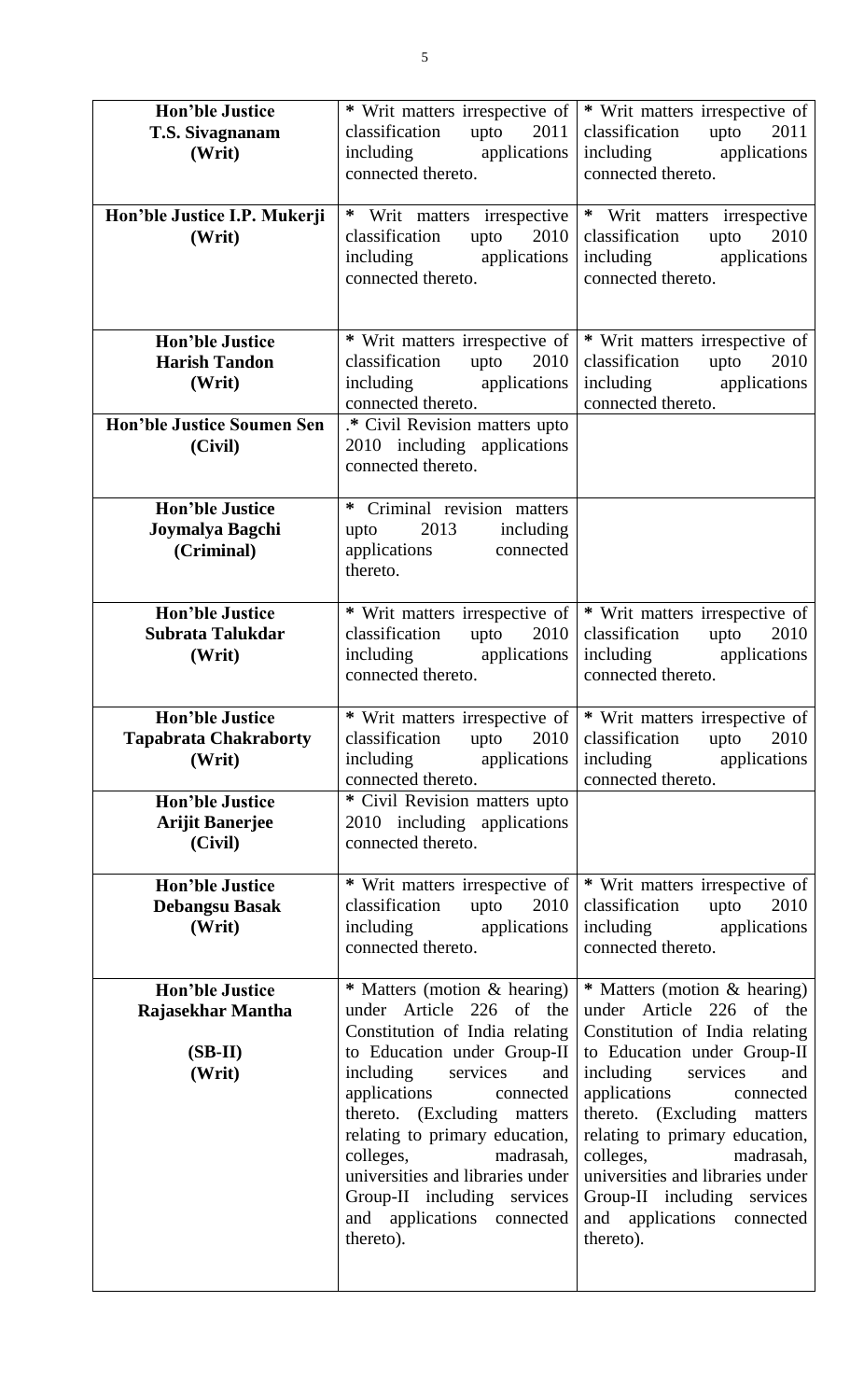| <b>Hon'ble Justice</b>                                                   | ∗<br>and<br><b>Matters</b><br>(motion)                                                                                                                                                                                                                                                                                                                                                                                                                                                                                                                                      | $\ast$<br>Matters<br>(motion)<br>and                                                                                                                                                                                                                                                                                                                                                                                                                                                                                                                                                                                              |
|--------------------------------------------------------------------------|-----------------------------------------------------------------------------------------------------------------------------------------------------------------------------------------------------------------------------------------------------------------------------------------------------------------------------------------------------------------------------------------------------------------------------------------------------------------------------------------------------------------------------------------------------------------------------|-----------------------------------------------------------------------------------------------------------------------------------------------------------------------------------------------------------------------------------------------------------------------------------------------------------------------------------------------------------------------------------------------------------------------------------------------------------------------------------------------------------------------------------------------------------------------------------------------------------------------------------|
| Sabyasachi Bhattacharyya<br>$(SB-III)$<br>(Writ)                         | hearing) under Article 226 of<br>the Constitution of India<br>relating to Residuary under<br>Group-IX (matters related to<br>Electricity, Public Premises<br>(Eviction of Unauthorised<br>Occupants) Act, 1971 and The<br>West Bengal Public Land<br>(Eviction of Unauthorised<br>Occupants)<br>Act, $1962$<br>including applications<br>connected thereto;                                                                                                                                                                                                                 | hearing) under Article 226 of<br>the Constitution of<br>India<br>relating to Residuary under<br>Group-IX (matters related to<br>Electricity, Public Premises<br>(Eviction of Unauthorised<br>Occupants) Act, 1971 and The<br>West Bengal Public Land<br>(Eviction of Unauthorised<br>Occupants) Act, 1962)<br>including applications<br>connected thereto;                                                                                                                                                                                                                                                                        |
|                                                                          | * Matters (motion & hearing)<br>under Article 226 of the<br>Constitution of India relating<br>Transport<br>and<br>to<br>Telecommunication under<br>Group-VII and applications<br>connected thereto.                                                                                                                                                                                                                                                                                                                                                                         | * Matters (motion & hearing)<br>under Article 226 of the<br>Constitution of India relating<br>to<br>Transport<br>and<br>Telecommunication<br>under<br>Group-VII and applications<br>connected thereto.                                                                                                                                                                                                                                                                                                                                                                                                                            |
| <b>Hon'ble Justice</b><br>Moushumi Bhattacharya                          | ∗<br>(motion)<br>and<br>Matters<br>hearing) under Article 226 of                                                                                                                                                                                                                                                                                                                                                                                                                                                                                                            | $\ast$<br><b>Matters</b><br>(motion)<br>and<br>hearing) under Article 226 of                                                                                                                                                                                                                                                                                                                                                                                                                                                                                                                                                      |
| $(SB-IV)$<br>(Writ)                                                      | Constitution of India<br>the<br>relating to Residuary under<br>Group-IX (excluding matters<br>related to Police inaction,<br>Electricity, Public Premises<br>Occupants) Act, 1971 and The<br>West Bengal Public Land<br>(Eviction of Unauthorised<br>Occupants)<br>Act, 1962)<br>including<br>applications<br>connected thereto;<br>* Matters (motion & hearing)<br>under Article 226 of the<br>Constitution of India relating<br>to Municipality, Panchayat<br>Co-operative<br>Society<br>and<br>under Group-V including<br>applications connected thereto<br>(upto 2012); | the Constitution of<br>India<br>relating to Residuary under<br>Group-IX (excluding matters<br>related to Police inaction,<br>Electricity, Public Premises<br>(Eviction of Unauthorised Eviction of Unauthorised<br>Occupants) Act, 1971 and The<br>West Bengal Public Land<br>(Eviction of Unauthorised<br>Occupants) Act,<br>1962)<br>including<br>applications<br>connected thereto;<br>* Matters (motion & hearing)<br>under Article 226 of the<br>Constitution of India relating<br>to Municipality, Panchayat<br>Co-operative<br>Society<br>and<br>under Group-V including<br>applications connected thereto<br>(upto 2012); |
| <b>Hon'ble Justice</b><br><b>Shekhar B. Saraf</b><br>$(SB-V)$<br>(Civil) | * Review petitions, contempt<br>applications<br><i>(including)</i><br>applications<br>connected<br>thereto) of the Single Bench,<br>Hon'ble Judge whereof is not<br>available<br>due<br>death,<br>to<br>retirement<br><b>or</b><br>transfer/elevation;                                                                                                                                                                                                                                                                                                                      | * Matters relating to Section<br>11 of The Arbitration and<br>Conciliation<br>1996<br>Act,<br>including applications<br>connected thereto (upto 2021);<br>* Matters relating to Section<br>34 of The Arbitration and<br>Conciliation<br>1996<br>Act,<br>including<br>applications<br>connected<br>thereto<br>(2016)<br>onwards);                                                                                                                                                                                                                                                                                                  |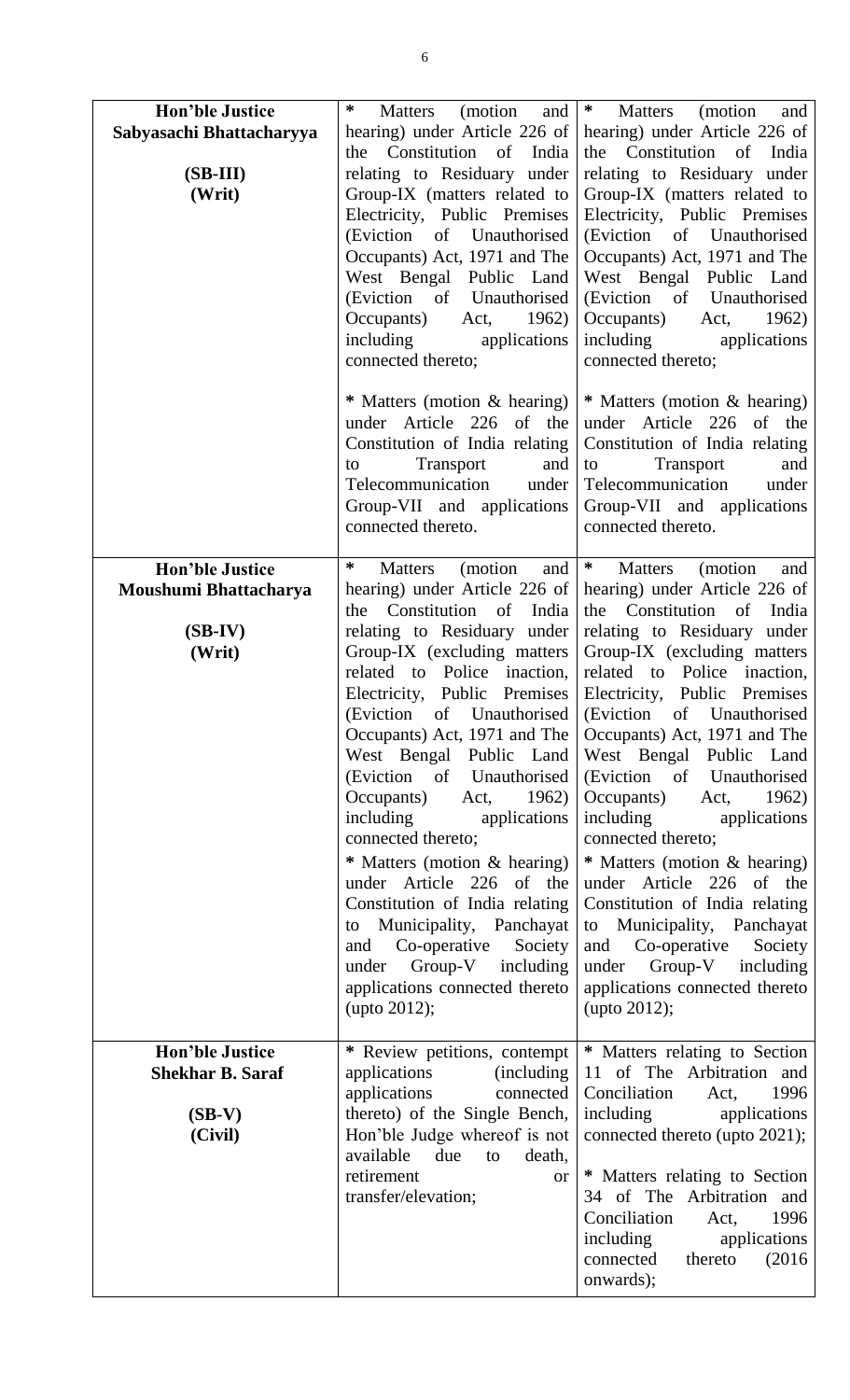|                                                                       |                                                                                                                                                                                                                                                                                                                                                                                                                                                  | * All other matters (including<br>matters relating to Section 36<br>The<br>Arbitration<br>of<br>and<br>Conciliation Act, 1996) under<br>Arbitration Act, 1940 and The<br>Arbitration and Conciliation<br>1996<br>including<br>Act,<br>applications connected thereto<br>irrespective of year (except<br>specified<br>above<br>matters<br>mentioning year-mark);<br>* Review petitions, contempt<br>applications<br><i>(including)</i><br>applications<br>connected<br>thereto) of the Single Bench,<br>Hon'ble Judge whereof is not<br>available<br>due<br>death,<br>to<br>retirement<br><b>or</b><br>transfer/elevation; |
|-----------------------------------------------------------------------|--------------------------------------------------------------------------------------------------------------------------------------------------------------------------------------------------------------------------------------------------------------------------------------------------------------------------------------------------------------------------------------------------------------------------------------------------|---------------------------------------------------------------------------------------------------------------------------------------------------------------------------------------------------------------------------------------------------------------------------------------------------------------------------------------------------------------------------------------------------------------------------------------------------------------------------------------------------------------------------------------------------------------------------------------------------------------------------|
| <b>Hon'ble Justice</b><br>Rajarshi Bharadwaj<br>(Writ)                | * Writ Petition irrespective of<br>classification and applications<br>connected thereto.                                                                                                                                                                                                                                                                                                                                                         | * Writ Petition irrespective of<br>classification and applications<br>connected thereto.                                                                                                                                                                                                                                                                                                                                                                                                                                                                                                                                  |
| <b>Hon'ble Justice</b><br>Shampa Sarkar<br>$(SB-VI)$<br>(Writ)        | *<br>(motion)<br><b>Matters</b><br>and<br>hearing) under Article 226 of<br>Constitution of India<br>the<br>relating to Police inaction<br>under Residuary (Group-IX)<br>including<br>applications<br>connected thereto;<br>* Matters (motion & hearing)<br>under Article 226 of the<br>Constitution of India relating<br>Co-operative<br>Societies<br>to<br>Group-V<br>including<br>under<br>applications connected thereto<br>$(2019$ onwards). | $\ast$<br>(motion<br><b>Matters</b><br>and<br>hearing) under Article 226 of<br>Constitution of India<br>the<br>relating to Police inaction<br>under Residuary (Group-IX)<br>including<br>applications<br>connected thereto;<br>* Matters (motion & hearing)<br>under Article 226 of the<br>Constitution of India relating<br>Co-operative<br>Societies<br>to<br>Group-V<br>under<br>including<br>applications connected thereto<br>$(2019$ onwards).                                                                                                                                                                      |
| <b>Hon'ble Justice</b><br>Ravi Krishan Kapur<br>$(SB-VII)$<br>(Civil) |                                                                                                                                                                                                                                                                                                                                                                                                                                                  | ∗<br>Interlocutory matters and<br>Intellectual Property Rights<br>matters (except suits);<br>∗<br>Execution Cases<br>(EC)<br>(Excluding matters related to<br>Section 36 of the Arbitration<br>and Conciliation Act, 1996)<br>including<br>applications<br>connected thereto (upto 2015);<br>∗<br>Matters<br>relating<br>$\overline{\mathbf{t}}$<br>Companies Act including suits<br>against companies<br>(in<br>admiralty<br>liquidation),<br>and<br>contempt matters relating to<br>Company Law Board and<br>misfeasance;<br>Insolvency<br>matters;                                                                     |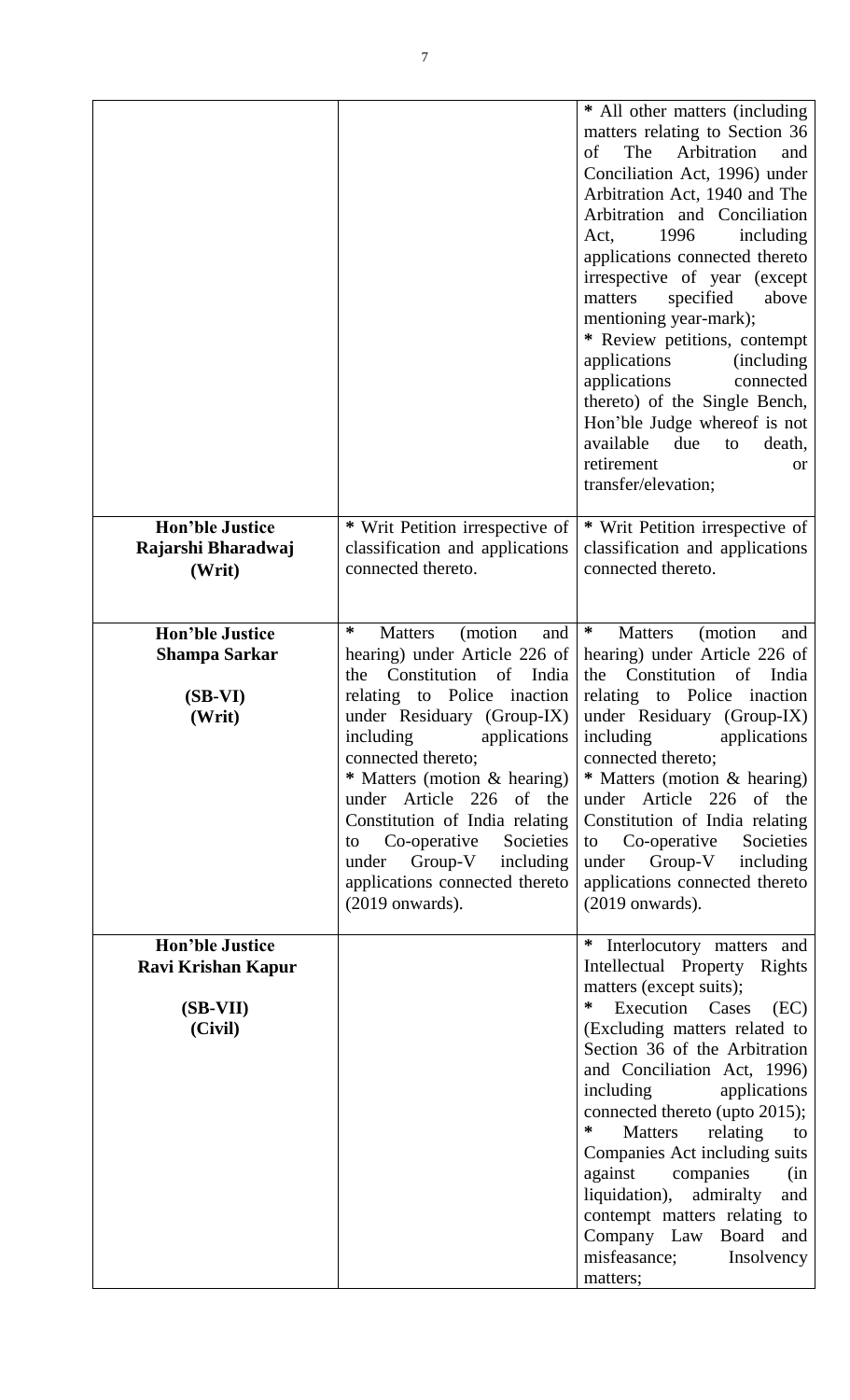| <b>Hon'ble Justice</b><br><b>Arindam Mukherjee</b><br>(SB-VIII)<br>(Writ)                                                                    | * Matters (motion & hearing)<br>under Article 226 of the<br>Constitution of India relating<br>to service under Group VI and<br>applications connected thereto<br>$(2016$ onwards);<br>* Matters (motion & hearing)<br>under Article 226 of the<br>Constitution of India relating<br>to Library<br>under Group-II<br>including<br>services<br>and<br>applications<br>connected<br>thereto.                                                                                                                                                                                                                                                                                                                               | * Matters (motion & hearing)<br>under Article 226 of the<br>Constitution of India relating<br>to service under Group VI and<br>applications connected thereto<br>$(2016$ onwards);<br>* Matters (motion & hearing)<br>under Article 226 of the<br>Constitution of India relating<br>to Library under Group-II<br>including<br>services<br>and<br>applications<br>connected<br>thereto.                                                                                                                                                                                                                                                                                                                                  |
|----------------------------------------------------------------------------------------------------------------------------------------------|-------------------------------------------------------------------------------------------------------------------------------------------------------------------------------------------------------------------------------------------------------------------------------------------------------------------------------------------------------------------------------------------------------------------------------------------------------------------------------------------------------------------------------------------------------------------------------------------------------------------------------------------------------------------------------------------------------------------------|-------------------------------------------------------------------------------------------------------------------------------------------------------------------------------------------------------------------------------------------------------------------------------------------------------------------------------------------------------------------------------------------------------------------------------------------------------------------------------------------------------------------------------------------------------------------------------------------------------------------------------------------------------------------------------------------------------------------------|
| <b>Hon'ble Justice</b><br><b>Biswajit Basu</b><br>$(SB-IX)$<br>(Civil)                                                                       | * Admission and hearing of<br>Civil Revisions under Article<br>227 of the Constitution of<br>India including applications<br>connected thereto (upto 2019);<br>* Hearing of Second Appeal,<br>Second Miscellaneous Appeal,<br>First Miscellaneous Appeal<br>applications<br>including<br>(2000)<br>connected<br>thereto<br>onwards);<br>* Matters relating to contempt<br>(civil) of sub-ordinate Courts<br>to be heard by a Judge sitting<br>singly;                                                                                                                                                                                                                                                                   |                                                                                                                                                                                                                                                                                                                                                                                                                                                                                                                                                                                                                                                                                                                         |
| <b>Hon'ble Justice</b><br><b>Amrita Sinha</b><br>$(SB-X)$<br>(Writ)<br><b>Hon'ble Justice</b><br>Abhijit Gangopadhyay<br>$(SB-XI)$<br>(Writ) | * Matters (motion & hearing)<br>under Article 226 of the<br>Constitution of India relating<br>to Municipality, Panchayat<br>Group-V including<br>under<br>applications connected thereto<br>$(2019$ onwards).<br>* Matters (motion & hearing)<br>under Article 226 of the<br>Constitution of India relating<br>to Education under Group-II<br>(related to primary education,<br>madrasah including services)<br>including<br>applications<br>connected thereto;<br>* Matters (motion & hearing)<br>under Article 226 of the<br>Constitution of India relating<br>to Regulation of Industries $\&$<br>Essential Commodities<br>$\&$<br>various Central Orders under<br>Group VIII and applications<br>connected thereto. | * Matters (motion & hearing)<br>under Article 226 of the<br>Constitution of India relating<br>Municipality, Panchayat<br>to<br>under Group-V including<br>applications connected thereto<br>$(2019$ onwards).<br>* Matters (motion & hearing)<br>under Article 226 of the<br>Constitution of India relating<br>to Education under Group-II<br>(related to primary education,<br>madrasah including services)<br>including<br>applications<br>connected thereto;<br>* Matters (motion & hearing)<br>under Article 226 of the<br>Constitution of India relating<br>to Regulation of Industries $\&$<br>Essential Commodities<br>$\&$<br>various Central Orders under<br>Group VIII and applications<br>connected thereto. |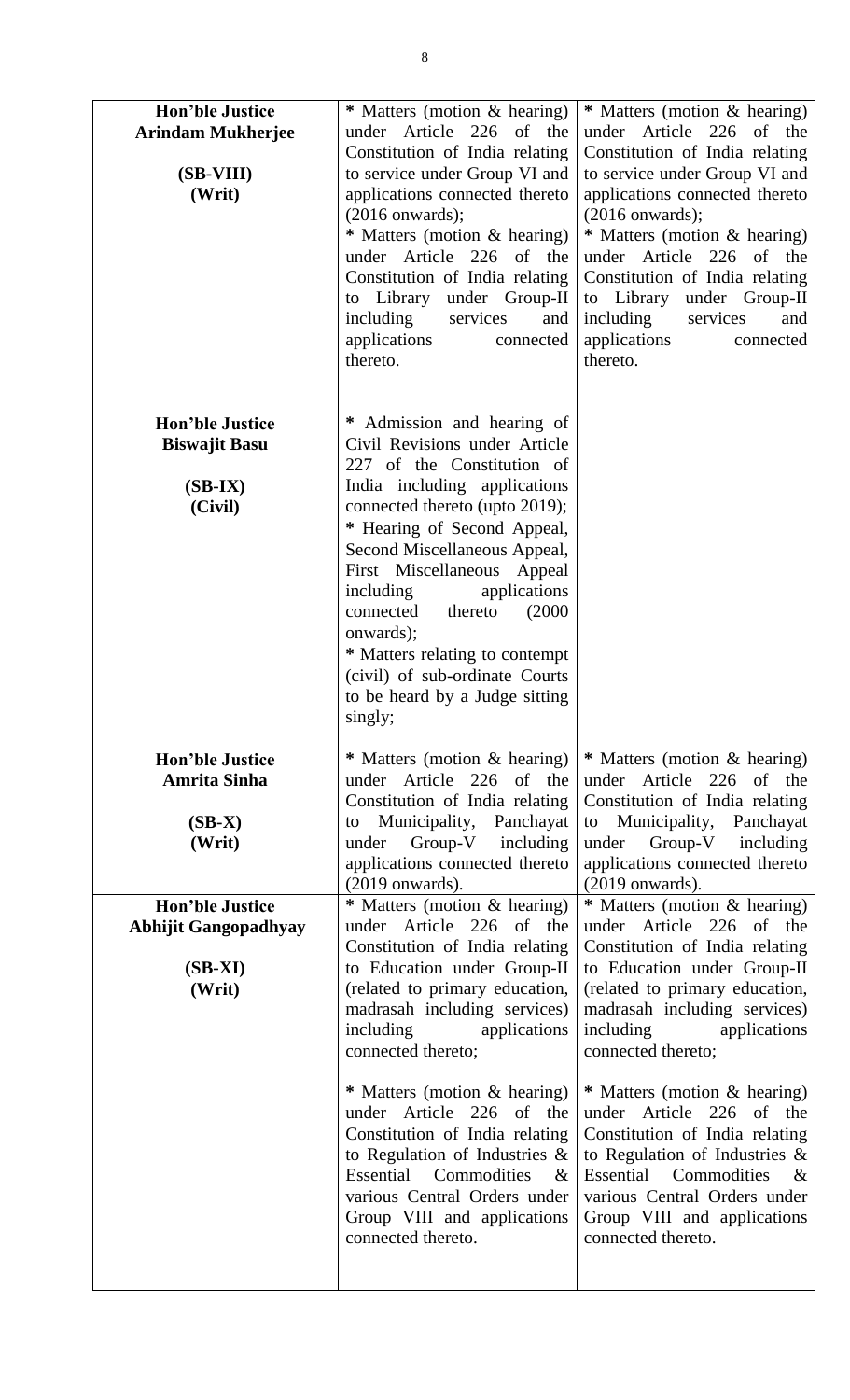| Hon'ble Justice Jay Sengupta<br>$(SB-XII)$<br>(Writ)                                                              | * Matters (motion & hearing)<br>under Article 226 of the<br>Constitution of India relating<br>under Group-I<br>Land<br>to<br>including<br>applications<br>connected thereto (upto 2015);<br>* Matters (motion & hearing)<br>under Article 226 of the<br>Constitution of India relating<br>to service under Group VI and<br>applications connected thereto<br>(upto 2015).                                                                                                                                                                                            | * Matters (motion & hearing)<br>under Article 226 of the<br>Constitution of India relating<br>to Land<br>under<br>Group-I<br>including<br>applications<br>connected thereto (upto 2015);<br>* Matters (motion & hearing)<br>under Article 226 of the<br>Constitution of India relating<br>to service under Group VI and<br>applications connected thereto<br>(upto 2015). |
|-------------------------------------------------------------------------------------------------------------------|----------------------------------------------------------------------------------------------------------------------------------------------------------------------------------------------------------------------------------------------------------------------------------------------------------------------------------------------------------------------------------------------------------------------------------------------------------------------------------------------------------------------------------------------------------------------|---------------------------------------------------------------------------------------------------------------------------------------------------------------------------------------------------------------------------------------------------------------------------------------------------------------------------------------------------------------------------|
| <b>Hon'ble Justice</b><br><b>Bibek Chaudhuri</b><br>(SB-XIII)<br>(Criminal)                                       | * Bail under Section 439 of<br>Code<br>of<br>Criminal<br>the<br>Procedure, 1973<br>including<br>modification/cancellation and<br>relaxation of conditions of<br>bail;<br>* Admission and hearing of<br>Criminal Appeal including<br>application for suspension of<br>sentence in pending appeal<br>applications<br>other<br>and<br>(2016)<br>connected<br>thereto<br>onwards);<br>* Hearing of Criminal Appeal<br>relating to 'Crime against<br>Women' (2016 onwards);<br>* Criminal Revision matters<br>applications<br>including<br>connected thereto (upto 2010). |                                                                                                                                                                                                                                                                                                                                                                           |
| <b>Hon'ble Justice</b><br><b>Subhasis Dasgupta</b><br>$(SB-XIV)$<br>(Civil)<br><b>Hon'ble Justice Suvra Ghosh</b> | * Admission and hearing of<br>Civil Revisions under Article<br>227 of the Constitution of<br>India including applications<br>thereto<br>(2020)<br>connected<br>onwards);<br>* Hearing of Second Appeal,<br>Second Miscellaneous Appeal,<br>First Miscellaneous Appeal<br>applications<br>including<br>connected thereto (upto 2000);<br>* Matters (motion & hearing)                                                                                                                                                                                                 | * Matters (motion & hearing)                                                                                                                                                                                                                                                                                                                                              |
| $(SB-XV)$<br>(Writ)                                                                                               | under Article 226 of the<br>Constitution of India relating<br>Land<br>under<br>Group-I<br>to<br>applications<br>including<br>connected<br>thereto<br>(2016)<br>onwards);<br>* Matters (motion & hearing)<br>under Article 226 of the<br>Constitution of India relating                                                                                                                                                                                                                                                                                               | under Article 226<br>of<br>the<br>Constitution of India relating<br>Land<br>Group-I<br>under<br>to<br>applications<br>including<br>connected<br>thereto<br>(2016)<br>onwards);<br>* Matters (motion & hearing)<br>under Article 226<br>of the<br>Constitution of India relating                                                                                           |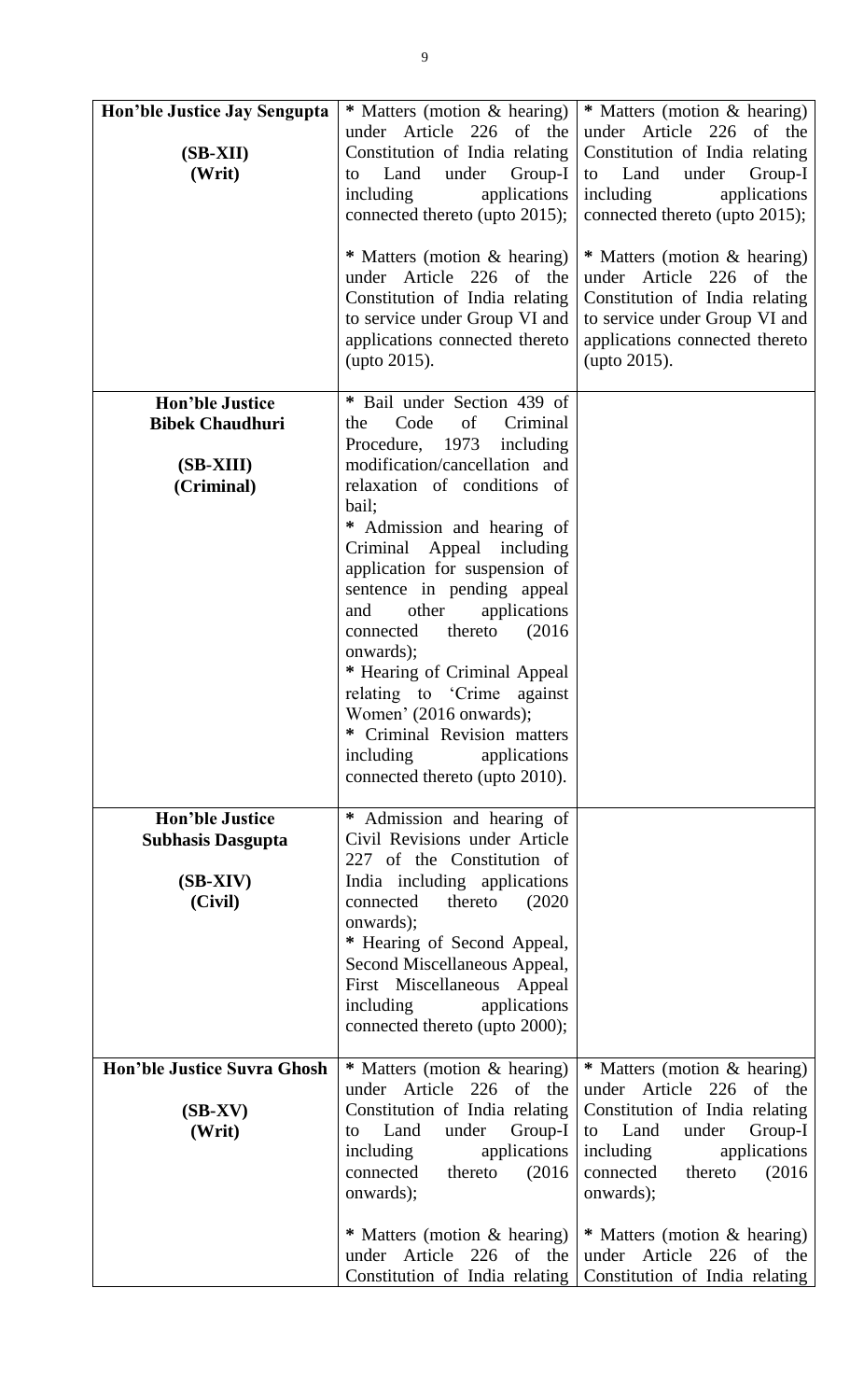|                                                                                  | to Labour under Group-III<br>including<br>applications<br>connected thereto.                                                                                                                                                                                                       | to Labour under Group-III<br>including<br>applications<br>connected thereto.                                                                                                                                                                                                                                                                                                                                                                 |
|----------------------------------------------------------------------------------|------------------------------------------------------------------------------------------------------------------------------------------------------------------------------------------------------------------------------------------------------------------------------------|----------------------------------------------------------------------------------------------------------------------------------------------------------------------------------------------------------------------------------------------------------------------------------------------------------------------------------------------------------------------------------------------------------------------------------------------|
| <b>Hon'ble Justice</b><br>Md. Nizamuddin<br>$(SB-XVI)$<br>(Writ, Civil)          | * Matters (motion & hearing)<br>under Article 226 of the<br>Constitution of India relating<br>to Revenue and Tax Laws<br>(Excluding Land<br>Revenue)<br>Group-IV<br>under<br>including<br>applications<br>connected<br>thereto;                                                    | * Matters (motion & hearing)<br>under Article 226 of the<br>Constitution of India relating<br>to Revenue and Tax Laws<br>(Excluding Land<br>Revenue)<br>under Group-IV<br>including<br>applications<br>connected<br>thereto;<br>∗<br>Execution<br>Cases<br>(EC)<br>(Excluding matters related to<br>Section 36 of the Arbitration<br>and Conciliation Act, 1996)<br>including<br>applications<br>thereto<br>(2016)<br>connected<br>onwards). |
| <b>Hon'ble Justice</b><br><b>Tirthankar Ghosh</b><br>(SB-XVII)<br>(Criminal)     | Criminal Revision matters<br>∗<br>including<br>applications<br>thereto<br>(2021)<br>connected<br>onwards);<br>* Reference under Section 395<br>of the Code of Criminal<br>Procedure, 1973;<br>* Hearing of Criminal Appeal<br>relating to 'Crime<br>against<br>Women' (upto 2015). |                                                                                                                                                                                                                                                                                                                                                                                                                                              |
| <b>Hon'ble Justice</b><br>Hiranmay Bhattacharyya<br>(Writ)                       | * Writ Petition irrespective of<br>classification and applications<br>connected thereto.                                                                                                                                                                                           | * Writ Petition irrespective of<br>classification and applications<br>connected thereto.                                                                                                                                                                                                                                                                                                                                                     |
| <b>Hon'ble Justice</b><br>Saugata Bhattacharyya<br>(SB-XVIII)<br>(Writ)          | Hearing of writ petition<br>∗<br>irrespective of classification<br>including<br>and<br>year<br>applications<br>connected<br>thereto;                                                                                                                                               | * Hearing of writ petition<br>irrespective of classification<br>including<br>and<br>year<br>applications<br>connected<br>thereto;                                                                                                                                                                                                                                                                                                            |
|                                                                                  | * Matters (motion & hearing)<br>under Article 226 of the<br>Constitution of India relating<br>to Municipality, Panchayat<br>Co-operative<br>Society<br>and<br>under Group-V including<br>applications connected thereto<br>(From 2013 to 2018).                                    | * Matters (motion & hearing)<br>under Article 226 of the<br>Constitution of India relating<br>to Municipality, Panchayat<br>Co-operative<br>Society<br>and<br>Group-V including<br>under<br>applications connected thereto<br>(From 2013 to 2018).                                                                                                                                                                                           |
| <b>Hon'ble Justice</b><br><b>Kausik Chanda</b><br>$(SB-XIX)$<br>(Writ, Criminal) | * Matters (motion & hearing)<br>under Article 226 of the<br>Constitution of India relating<br>to colleges, universities under<br>Group-II including services                                                                                                                       | * Matters (motion & hearing)<br>under Article 226 of the<br>Constitution of India relating<br>to colleges, universities under<br>Group-II including services                                                                                                                                                                                                                                                                                 |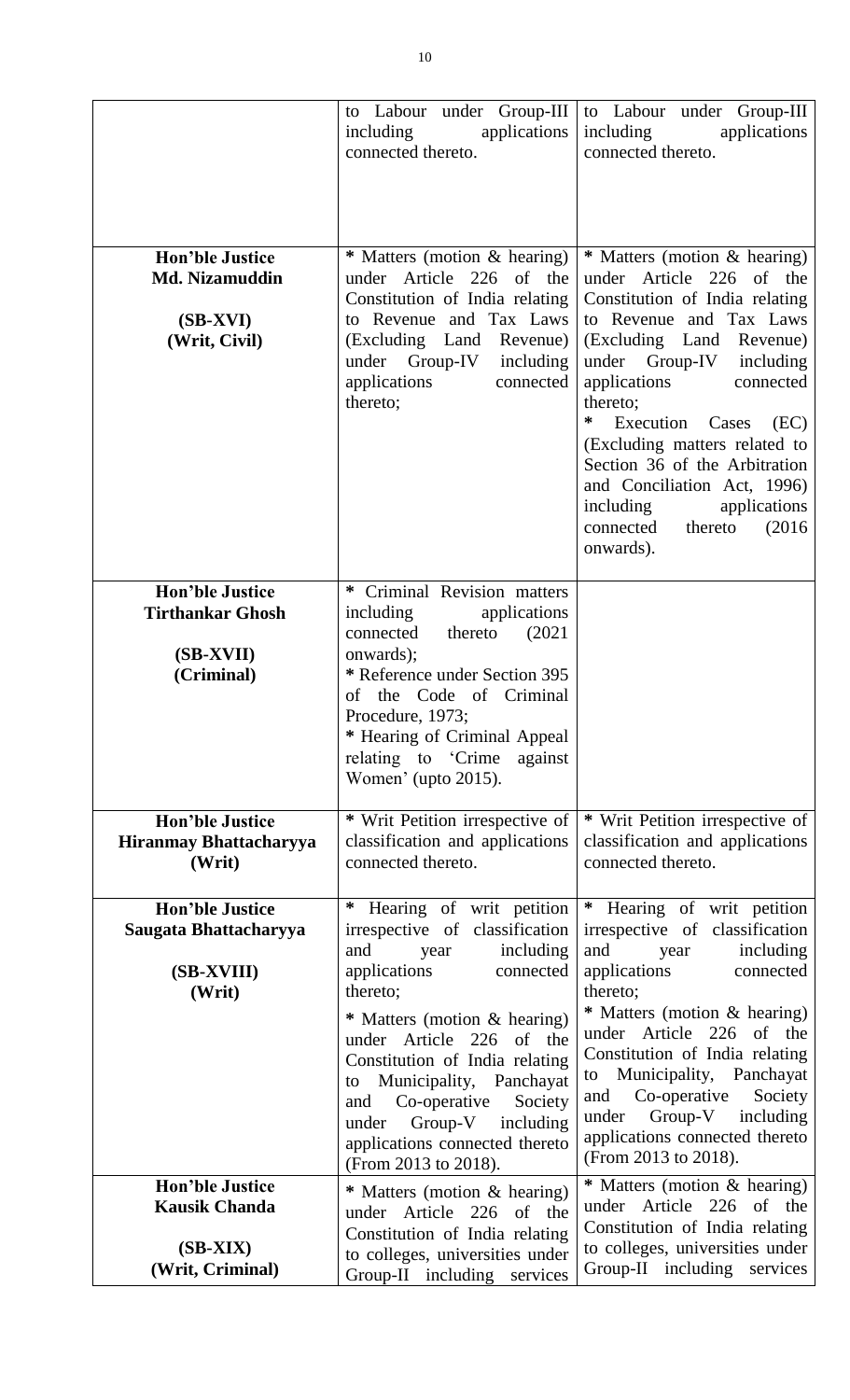|                                                                                | applications<br>and<br>connected<br>thereto;<br>∗<br>Hearing<br>of Criminal<br>Revisions irrespective of years<br>including<br>connected<br>applications thereto.                                                                                                                                                 | applications<br>and<br>connected<br>thereto.                                                                                                                                                                                                                  |
|--------------------------------------------------------------------------------|-------------------------------------------------------------------------------------------------------------------------------------------------------------------------------------------------------------------------------------------------------------------------------------------------------------------|---------------------------------------------------------------------------------------------------------------------------------------------------------------------------------------------------------------------------------------------------------------|
| <b>Hon'ble Justice</b><br><b>Aniruddha Roy</b><br>(Writ)                       | * Writ Petition irrespective of<br>classification and applications<br>connected thereto.                                                                                                                                                                                                                          | * Writ Petition irrespective of<br>classification and applications<br>connected thereto.                                                                                                                                                                      |
| <b>Hon'ble Justice</b><br><b>Rabindranath Samanta</b><br>$(SB-XX)$<br>(Civil)  | $\ast$<br>Application under Section<br>24 of the Code of Civil<br>Procedure, 1908;<br>* Appeal related to all Claim<br>Cases including applications<br>connected thereto.                                                                                                                                         | * Application under Clause 13<br>of the Letters Patent read with<br>Section 24 of the Code of<br>Civil Procedure, 1908;<br>* Hearing of suits excluding<br>assigned<br>other<br>matters<br>to<br>Bench(s) (upto $2015$ ).                                     |
| <b>Hon'ble Justice</b><br>Sugato Majumdar<br>$(SB-XXI)$<br>(Criminal)          | * Admission and hearing of<br>Appeal including<br>Criminal<br>application for suspension of<br>sentence in pending appeal<br>other<br>applications<br>and<br>connected thereto (From 2011<br>to $2015$ ;<br>* Criminal Revision matters<br>including<br>applications<br>connected thereto (From 2011<br>to 2012). |                                                                                                                                                                                                                                                               |
| <b>Hon'ble Justice</b><br><b>Bivas Pattanayak</b><br>$(SB-XXII)$<br>(Criminal) | Criminal Revision matters<br>applications<br>including<br>connected thereto (From 2013<br>to 2017).                                                                                                                                                                                                               |                                                                                                                                                                                                                                                               |
| <b>Hon'ble Justice</b><br>Ananda Kumar Mukherjee<br>(Criminal)                 | Criminal Revision matters<br>∗<br>irrespective of years including<br>applications<br>connected<br>thereto.                                                                                                                                                                                                        |                                                                                                                                                                                                                                                               |
| Hon'ble Justice Krishna Rao<br>(SB-XXIII)<br>(Civil)                           |                                                                                                                                                                                                                                                                                                                   | * Matters relating to Section<br>34 of The Arbitration and<br>Conciliation<br>1996<br>Act,<br>including<br>applications<br>connected thereto (upto 2015);<br>* Hearing of suits excluding<br>assigned<br>to<br>other<br>matters<br>Bench(s) $(2016$ onwards); |
| <b>Hon'ble Justice</b><br><b>Bibhas Ranjan De</b><br>(Civil)                   | * Hearing of Civil Revision<br>matters irrespective of years<br>and connected applications<br>thereto.                                                                                                                                                                                                            |                                                                                                                                                                                                                                                               |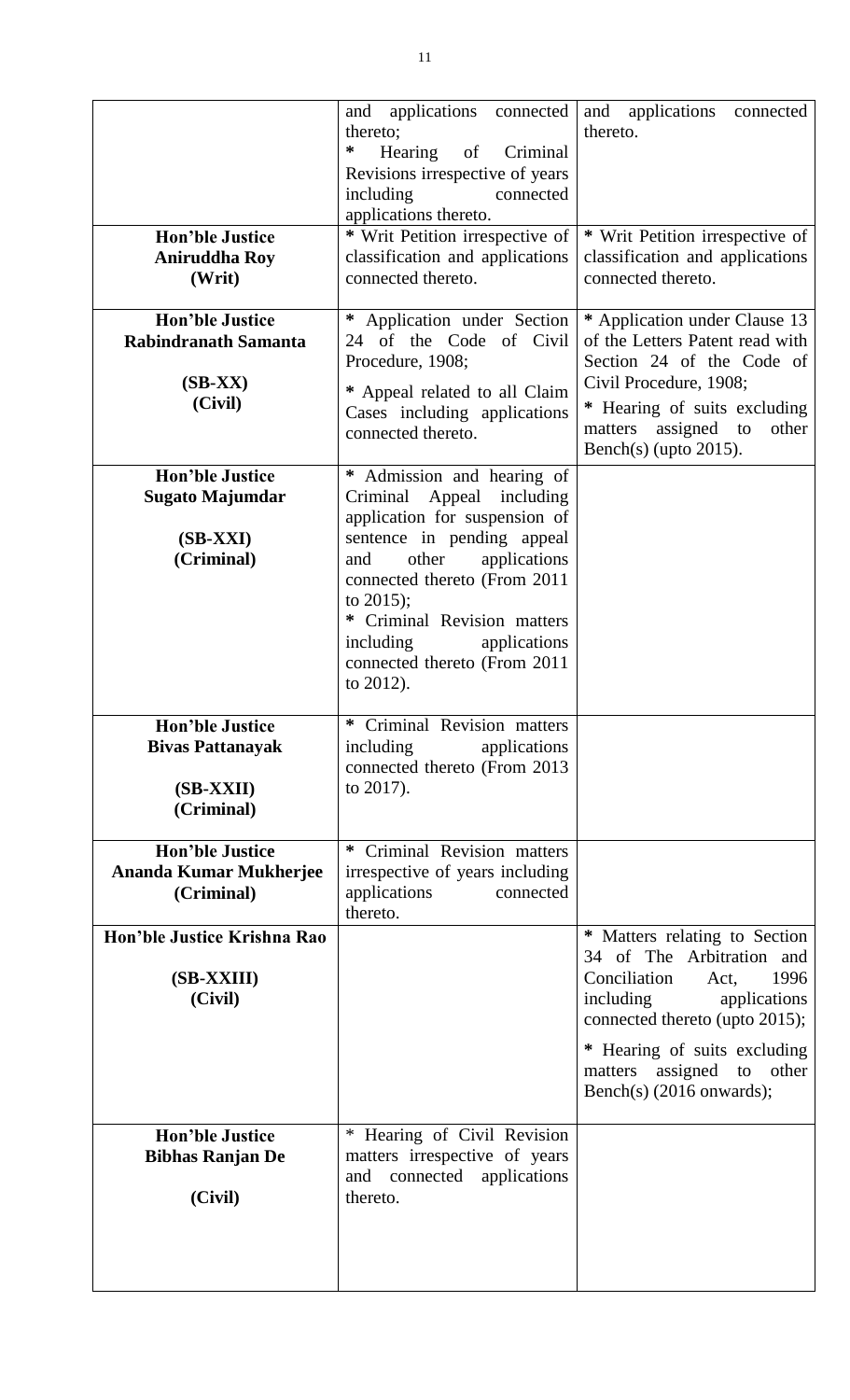| <b>Hon'ble Justice</b>          | Criminal Revision matters<br>∗     |  |
|---------------------------------|------------------------------------|--|
|                                 |                                    |  |
| <b>Ajoy Kumar Mukherjee</b>     | including<br>applications          |  |
|                                 | connected thereto (From 2018       |  |
| (SB-XXIV)                       | to $2020$ ;                        |  |
| (Criminal)                      | Admission and hearing of<br>*      |  |
|                                 | Criminal<br>Appeal including       |  |
|                                 | application for suspension of      |  |
|                                 | sentence in pending appeal         |  |
|                                 | other<br>applications<br>and       |  |
|                                 | connected thereto (upto 2010).     |  |
|                                 |                                    |  |
| <b>Hon'ble Justice</b>          | * Appeal related to all Claim      |  |
| Ananya Bandyopadhyay            | Cases including applications       |  |
|                                 | connected thereto.                 |  |
| (Civil)                         |                                    |  |
|                                 |                                    |  |
| <b>Hon'ble Justice</b>          | ∗<br>Hearing<br>of<br>Criminal     |  |
| <b>Rai Chattopadhyay</b>        | Revision matters irrespective      |  |
|                                 | connected<br>of years<br>and       |  |
| (Criminal)                      | applications thereto.              |  |
|                                 |                                    |  |
|                                 |                                    |  |
| <b>Hon'ble Justice</b>          | * Appeal related to all Claim      |  |
| <b>Subhendu Samanta</b>         | Cases including applications       |  |
|                                 | connected thereto.                 |  |
| (Civil)                         |                                    |  |
|                                 |                                    |  |
| <b>Hon'ble Justice</b>          | * Hearing of Criminal Appeal       |  |
| <b>Shampa Dutt (Paul)</b>       | irrespective<br>of<br>years<br>and |  |
|                                 | connected<br>applications          |  |
| (Criminal)                      | thereto.                           |  |
|                                 |                                    |  |
| <b>Hon'ble Justice</b>          | * Hearing of Criminal Appeal       |  |
| <b>Siddhartha Roy Chowdhury</b> | irrespective<br>of<br>years<br>and |  |
|                                 | applications<br>connected          |  |
| (Criminal)                      | thereto.                           |  |
|                                 |                                    |  |

### **IN THE HIGH COURT AT CALCUTTA Commercial Appellate Division & Commercial Division From 6 th June, 2022 (Monday)**

| <b>DIVISION BENCH</b>            |                                                          |
|----------------------------------|----------------------------------------------------------|
| Hon'ble Justice                  | All Appeal and applications connected thereto under<br>∗ |
| <b>Harish Tandon</b>             | Commercial Courts, Commercial Division and Commercial    |
| And                              | Appellate Division of the High Court's Act, 2015.        |
| Hon'ble Justice                  |                                                          |
| <b>Shampa Dutt (Paul)</b>        |                                                          |
| <b>DB-IV</b>                     |                                                          |
|                                  |                                                          |
| <b>SINGLE BENCH</b>              |                                                          |
| <b>Hon'ble The Chief Justice</b> | * Matters related to Section 11 of the Arbitration and   |
| <b>Prakash Shrivastava</b>       | Conciliation Act, 1996 including applications connected  |
|                                  | thereto (From 2022).                                     |
| SB-I                             |                                                          |
|                                  |                                                          |
|                                  |                                                          |